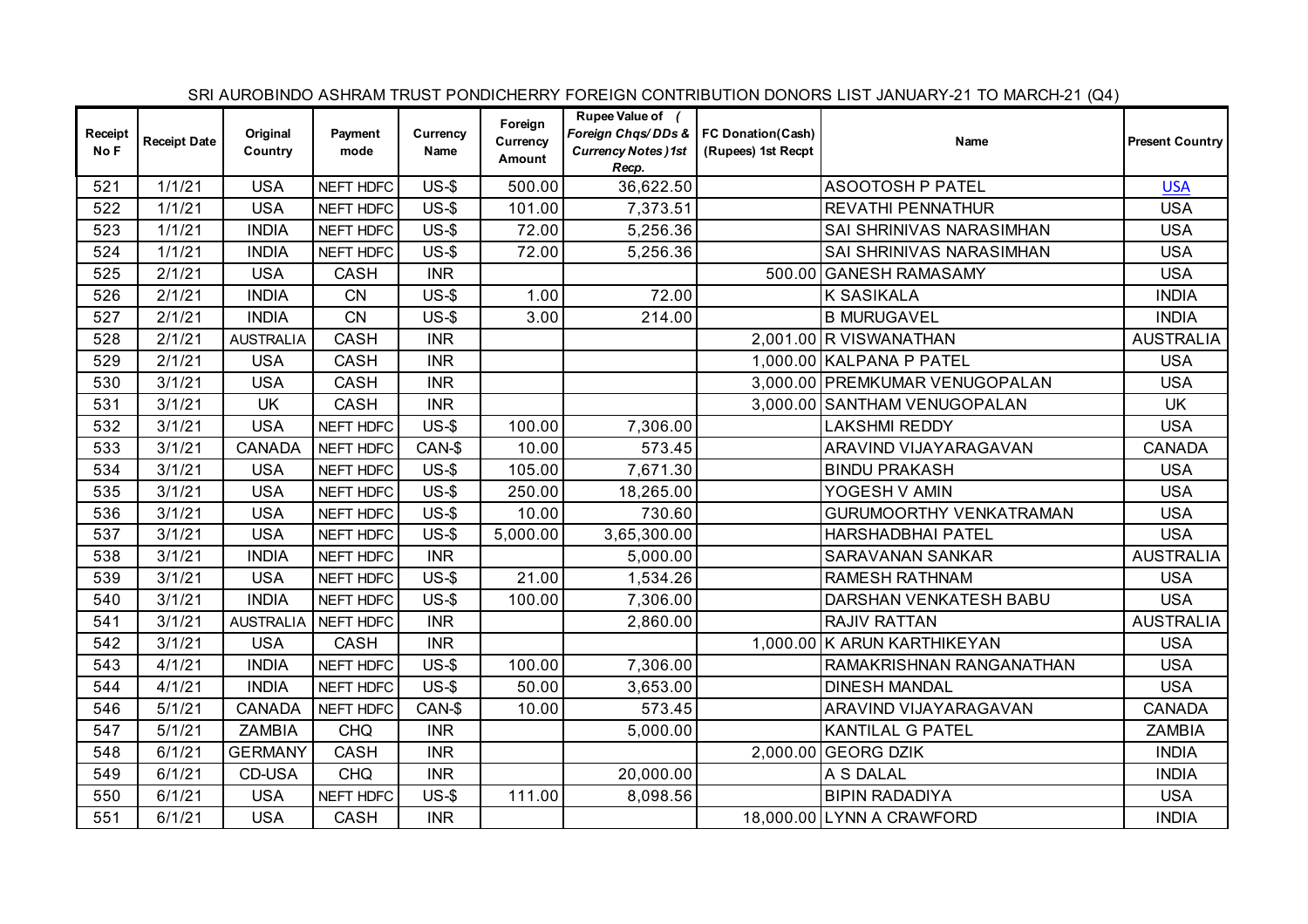|                 |                     |                     |                 |                  |                               |                                                                                                   |                    | SRI AUROBINDO ASHRAM TRUST PONDICHERRY FOREIGN CONTRIBUTION DONORS LIST JANUARY-21 TO MARCH-21 (Q4) |                        |
|-----------------|---------------------|---------------------|-----------------|------------------|-------------------------------|---------------------------------------------------------------------------------------------------|--------------------|-----------------------------------------------------------------------------------------------------|------------------------|
| Receipt<br>No F | <b>Receipt Date</b> | Original<br>Country | Payment<br>mode | Currency<br>Name | Foreign<br>Currency<br>Amount | Rupee Value of (<br>Foreign Chqs/DDs &   FC Donation(Cash)<br><b>Currency Notes )1st</b><br>Recp. | (Rupees) 1st Recpt | Name                                                                                                | <b>Present Country</b> |
| 552             | 7/1/21              | <b>CANADA</b>       | NEFT HDFC       | CAN-\$           | 200.00                        | 11,474.66                                                                                         |                    | <b>GOVINDARAJAN PRIYAN</b>                                                                          | <b>CANADA</b>          |
| 553             | 7/1/21              | <b>USA</b>          | <b>CHQ</b>      | $US-5$           | 1,000.00                      | 72,560.00                                                                                         |                    | <b>ABHAY DATTA</b>                                                                                  | <b>USA</b>             |
| 554             | 8/1/21              | <b>UK</b>           | NEFT HDFC       | <b>INR</b>       |                               | 1,00,000.00                                                                                       |                    | NARENDRA MAHESHWARI                                                                                 | <b>INDIA</b>           |
| 555             | 9/1/21              | <b>USA</b>          | <b>CASH</b>     | <b>INR</b>       |                               |                                                                                                   |                    | 500.00 T K ASHOK MANJU, VISHVA VISHAKA                                                              | <b>USA</b>             |
| 556             | 9/1/21              | <b>AUSTRALIA</b>    | <b>CHQ</b>      | <b>INR</b>       |                               | 10,000.00                                                                                         |                    | <b>BRIAN GEORGE SUTTON(BARUNI)</b>                                                                  | <b>INDIA</b>           |
| 557             | 10/1/21             | <b>USA</b>          | NEFT HDFC       | $US-5$           | 150.00                        | 10,977.00                                                                                         |                    | <b>MOHAN</b>                                                                                        | <b>USA</b>             |
| 558             | 11/1/21             | <b>USA</b>          | NEFT HDFC       | $US-5$           | 100.00                        | 7,318.00                                                                                          |                    | <b>LAKSHMI REDDY</b>                                                                                | <b>USA</b>             |
| 559             | 11/1/21             | <b>USA</b>          | <b>CHQ</b>      | $US-5$           | 200.00                        | 14,462.00                                                                                         |                    | <b>FALGUNI PATEL</b>                                                                                | <b>USA</b>             |
| 560             | 11/1/21             | <b>CANADA</b>       | <b>CHQ</b>      | CAN-\$           | 101.00                        | 5,709.00                                                                                          |                    | MEENAKSHI MAHADEVAN                                                                                 | <b>CANADA</b>          |
| 561             | 11/1/21             | <b>USA</b>          | <b>CHQ</b>      | $US-5$           | 100.00                        | 7,231.00                                                                                          |                    | MOHAN KRISHNAMACHARRY                                                                               | <b>USA</b>             |
| 562             | 11/1/21             | <b>USA</b>          | <b>CHQ</b>      | $US-5$           | 100.00                        | 7,231.00                                                                                          |                    | CHITRALEKHA GHOSH                                                                                   | <b>USA</b>             |
| 563             | 11/1/21             | <b>USA</b>          | <b>CHQ</b>      | $US-5$           | 101.00                        | 7,303.00                                                                                          |                    | ROOPAL PATEL                                                                                        | <b>USA</b>             |
| 564             | 12/1/21             | <b>USA</b>          | NEFT HDFC       | $US-5$           | 51.00                         | 3,732.18                                                                                          |                    | SELVAMEENA CHANDHRABOSE                                                                             | <b>USA</b>             |
| 565             | 12/1/21             | SINGAPORE NEFT HDFC |                 | <b>INR</b>       |                               | 6,000.00                                                                                          |                    | <b>RAMASAMY &amp; ANUSHA</b>                                                                        | <b>SINGAPORE</b>       |
| 566             | 13/1/21             | <b>INDIA</b>        | CN              | <b>POUND</b>     | 10.00                         | 965.50                                                                                            |                    | KARTHIK BALASUBRAMANIAN                                                                             | <b>INDIA</b>           |
| 567             | 13/1/21             | <b>INDIA</b>        | <b>CN</b>       | <b>POUND</b>     | 10.00                         | 965.50                                                                                            |                    | KARTHIK BALASUBRAMANIAN                                                                             | <b>INDIA</b>           |
| 568             | 13/1/21             | <b>USA</b>          | <b>CHQ</b>      | $US-5$           | 200.00                        | 14,448.00                                                                                         |                    | SUBHA VALLABHA                                                                                      | <b>USA</b>             |
| 569             | 16/1/21             | <b>CANADA</b>       | NEFT HDFC       | CAN-\$           | 10.00                         | 575.30                                                                                            |                    | CHITHRA VIJAYARAGAVAN                                                                               | <b>CANADA</b>          |
| 570             | 16/1/21             | <b>USA</b>          | NEFT HDFC       | $US-$ \$         | 117.00                        | 8,538.66                                                                                          |                    | RAJESHKUMAR SHAH                                                                                    | <b>USA</b>             |
| 571             | 16/1/21             | <b>USA</b>          | NEFT HDFC       | $US-5$           | 117.00                        | 8,538.66                                                                                          |                    | <b>TARUNA PATEL</b>                                                                                 | <b>USA</b>             |
| 572             | 16/1/21             | <b>AUSTRALIA</b>    | NEFT HDFC       | <b>INR</b>       |                               | 5,751.00                                                                                          |                    | <b>SATHISH RAO</b>                                                                                  | <b>AUSTRALIA</b>       |
| 573             | 16/1/21             | <b>USA</b>          | <b>CHQ</b>      | <b>INR</b>       |                               | 5,000.00                                                                                          |                    | <b>MANISH KHADEPAU</b>                                                                              | <b>USA</b>             |
| 574             | 17/1/21             | <b>USA</b>          | NEFT HDFC       | $US-5$           | 5,000.00                      | 3,65,050.00                                                                                       |                    | <b>HARSHADBHAI PATEL</b>                                                                            | <b>USA</b>             |
| 575             | 19/1/21             | <b>SINGAPORE</b>    | <b>CHQ</b>      | <b>INR</b>       |                               | 50,000.00                                                                                         |                    | <b>MADHAVI ARIDAS &amp; OTHERS</b>                                                                  | <b>SINGAPORE</b>       |
| 576             | 19/1/21             | SINGAPORE           | <b>CHQ</b>      | <b>INR</b>       |                               | 1,000.00                                                                                          |                    | <b>MADHAVI ARIDAS &amp; OTHERS</b>                                                                  | <b>SINGAPORE</b>       |
| 577             | 19/1/21             | <b>SINGAPORE</b>    | <b>CHQ</b>      | <b>INR</b>       |                               | 10,000.00                                                                                         |                    | <b>V ARIDAS</b>                                                                                     | <b>SINGAPORE</b>       |
| 578             | 19/1/21             | <b>USA</b>          | <b>CHQ</b>      | $US-5$           | 108.00                        | 7,784.00                                                                                          |                    | HARI RAMAKRISHNAN                                                                                   | <b>USA</b>             |
| 579             | 19/1/21             | <b>USA</b>          | <b>CHQ</b>      | $US-5$           | 101.00                        | 7,279.00                                                                                          |                    | <b>ADVAIT S DWIVEDI</b>                                                                             | <b>USA</b>             |
| 580             | 19/1/21             | <b>USA</b>          | <b>CHQ</b>      | $US-5$           | 2,895.00                      | 2,08,642.00                                                                                       |                    | <b>SAMIR &amp; DEEKO PATEL</b>                                                                      | <b>USA</b>             |
| 581             | 19/1/21             | <b>USA</b>          | NEFT HDFC       | $US-5$           | 25.00                         | 1,825.25                                                                                          |                    | <b>ANIL ANAND</b>                                                                                   | <b>USA</b>             |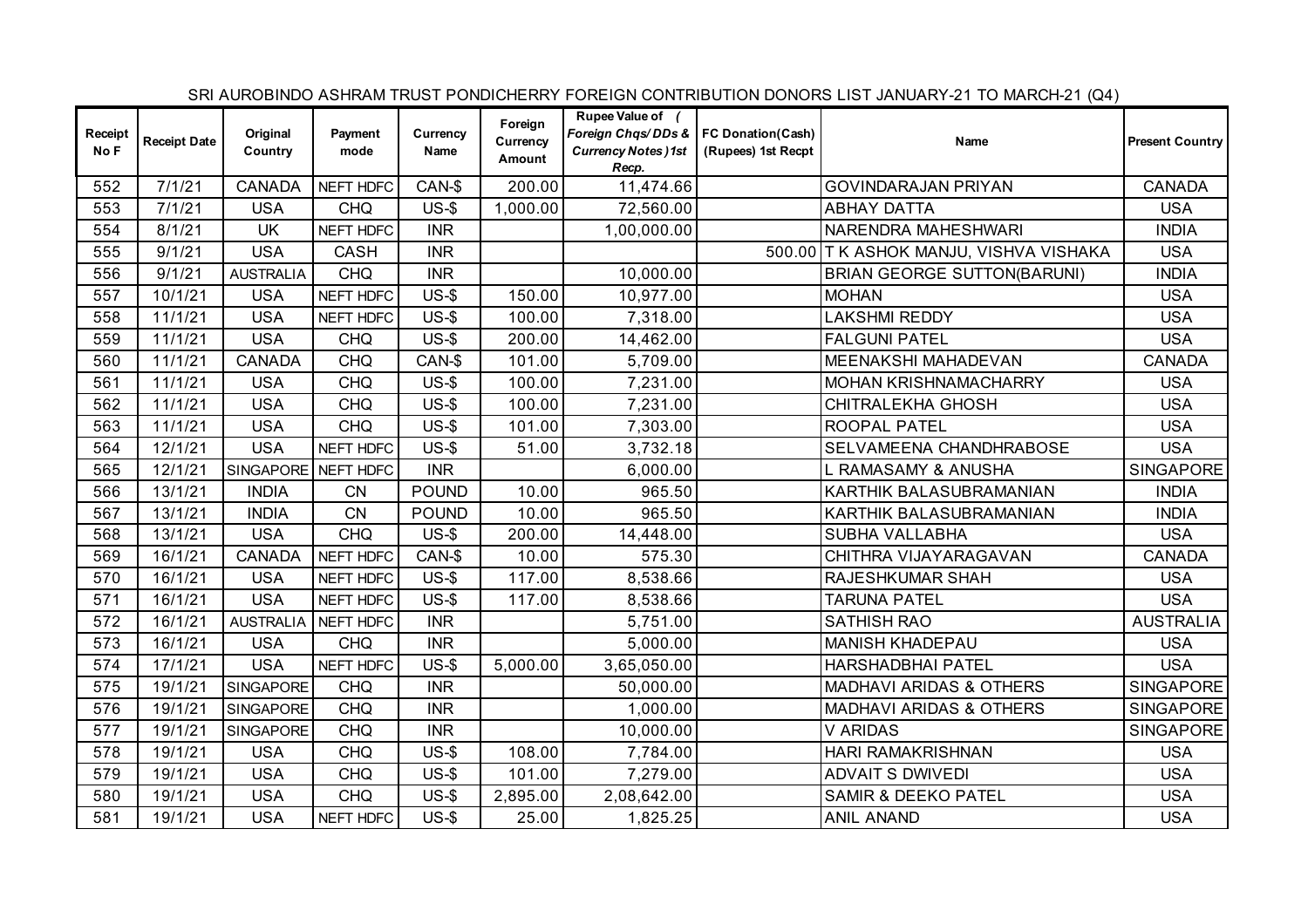|                 |                     |                     |                 |                  |                                      |                                                                                                   |                    | SRI AUROBINDO ASHRAM TRUST PONDICHERRY FOREIGN CONTRIBUTION DONORS LIST JANUARY-21 TO MARCH-21 (Q4) |                        |
|-----------------|---------------------|---------------------|-----------------|------------------|--------------------------------------|---------------------------------------------------------------------------------------------------|--------------------|-----------------------------------------------------------------------------------------------------|------------------------|
| Receipt<br>No F | <b>Receipt Date</b> | Original<br>Country | Payment<br>mode | Currency<br>Name | Foreign<br>Currency<br><b>Amount</b> | Rupee Value of (<br>Foreign Chqs/DDs &   FC Donation(Cash)<br><b>Currency Notes )1st</b><br>Recp. | (Rupees) 1st Recpt | Name                                                                                                | <b>Present Country</b> |
| 582             | 19/1/21             | <b>USA</b>          | NEFT HDFC       | $US-5$           | 800.00                               | 58,408.00                                                                                         |                    | <b>ASUR SRINIVASAN</b>                                                                              | <b>USA</b>             |
| 583             | 19/1/21             | <b>USA</b>          | NEFT HDFC       | $US-5$           | 18.00                                | 1,314.18                                                                                          |                    | PRAKASH SUBRAMANIAM                                                                                 | <b>USA</b>             |
| 584             | 20/1/21             | <b>INDIA</b>        | <b>CN</b>       | $US-5$           | 352.00                               | 25,133.00                                                                                         |                    | T R VASUDEVAN                                                                                       | <b>INDIA</b>           |
| 585             | 20/1/21             | <b>INDIA</b>        | CASH            | <b>INR</b>       |                                      |                                                                                                   |                    | 5,500.00 T R VASUDEVAN                                                                              | <b>INDIA</b>           |
| 586             | 20/1/21             | <b>INDIA</b>        | <b>CN</b>       | SING-\$          | 2.00                                 | 103.00                                                                                            |                    | P RENGASAMY                                                                                         | <b>INDIA</b>           |
| 587             | 20/1/21             | <b>USA</b>          | CASH            | <b>INR</b>       |                                      |                                                                                                   |                    | 24,000.00 SUZANE SEKHON                                                                             | <b>INDIA</b>           |
| 588             | 20/1/21             | <b>INDIA</b>        | NEFT HDFC       | $US-5$           | 72.00                                | 5,271.48                                                                                          |                    | SAI SHRINIVAS NARASIMHAN                                                                            | <b>USA</b>             |
| 589             | 21/1/21             | <b>USA</b>          | NEFT HDFC       | <b>INR</b>       |                                      | 26,000.00                                                                                         |                    | VENKATESHVENKATARAMAN                                                                               | <b>USA</b>             |
| 590             | 21/1/21             | <b>USA</b>          | <b>CHQ</b>      | $US-5$           | 101.00                               | 7,296.00                                                                                          |                    | <b>REENA NANDI</b>                                                                                  | <b>USA</b>             |
| 591             | 22/1/21             | <b>USA</b>          | NEFT HDFC       | $US-5$           | 5,000.00                             | 3,64,800.00                                                                                       |                    | HARSHADBHAI S PATEL                                                                                 | <b>USA</b>             |
| 592             | 22/1/21             | <b>INDIA</b>        | NEFT HDFC       | <b>EURO</b>      | 10.00                                | 884.04                                                                                            |                    | MOHAN PRASATH CHINNASAMY                                                                            | <b>FINLAND</b>         |
| 593             | 22/1/21             | <b>USA</b>          | NEFT HDFC       | $US-5$           | 100.00                               | 7,293.00                                                                                          |                    | <b>MEERA REDDY</b>                                                                                  | <b>USA</b>             |
| 594             | 22/1/21             | <b>UK</b>           | <b>CHQ</b>      | <b>POUND</b>     | 2,100.00                             | 2,06,157.00                                                                                       |                    | <b>VILAS PATEL</b>                                                                                  | <b>UK</b>              |
| 595             | 23/1/21             | <b>USA</b>          | <b>CHQ</b>      | $US-5$           | 50.00                                | 3,612.00                                                                                          |                    | RAJESH CHANDRASEKARAN & APARNA RAJESH                                                               | <b>USA</b>             |
| 596             | 23/1/21             | <b>USA</b>          | CASH            | <b>INR</b>       |                                      |                                                                                                   |                    | 6,000.00 ANNIE SARMA ROY                                                                            | <b>USA</b>             |
| 597             | 24/1/21             | <b>CANADA</b>       | NEFT HDFC       | CAN-\$           | 200.00                               | 11,476.82                                                                                         |                    | NIRDESH BRAHMBHATT                                                                                  | <b>CANADA</b>          |
| 598             | 25/1/21             | <b>INDIA</b>        | NEFT HDFC       | $US-5$           | 220.00                               | 16,041.30                                                                                         |                    | KALYANKUMAR THIYAGARAJAN                                                                            | <b>USA</b>             |
| 599             | 25/1/21             | <b>ZAMBIA</b>       | <b>CHQ</b>      | <b>INR</b>       |                                      | 5,000.00                                                                                          |                    | <b>KANTILAL G PATEL</b>                                                                             | <b>ZAMBIA</b>          |
| 600             | 26/1/21             | CD-USA              | <b>CHQ</b>      | <b>INR</b>       |                                      | 1,50,000.00                                                                                       |                    | <b>MARK R CHASAN</b>                                                                                | <b>INDIA</b>           |
| 602             | 27/1/21             | <b>USA</b>          | <b>CASH</b>     | <b>INR</b>       |                                      |                                                                                                   |                    | 10,000.00 MEERA BABU                                                                                | <b>USA</b>             |
| 603             | 27/1/21             | <b>GERMANY</b>      | CASH            | <b>INR</b>       |                                      |                                                                                                   |                    | 3,000.00 GABRIELE KEILIG                                                                            | <b>INDIA</b>           |
| 604             | 27/1/21             | <b>GERMANY</b>      | CASH            | <b>INR</b>       |                                      |                                                                                                   |                    | 2,000.00 LIJOY KARIKOTT                                                                             | <b>GERMANY</b>         |
| 605             | 27/1/21             | <b>INDIA</b>        | <b>CASH</b>     | <b>INR</b>       |                                      |                                                                                                   |                    | 1,000.00 SRINIVASAN V C                                                                             | <b>INDIA</b>           |
| 606             | 27/1/21             | <b>INDIA</b>        | CN              | CAN-\$           | 40.00                                | 2,124.00                                                                                          |                    | SRINIVASAN V C                                                                                      | <b>INDIA</b>           |
| 607             | 27/1/21             | <b>INDIA</b>        | NEFT HDFC       | $US-5$           | 250.00                               | 18,218.75                                                                                         |                    | <b>SHASWATI VERMA</b>                                                                               | <b>USA</b>             |
| 608             | 28/1/21             | <b>USA</b>          | NEFT HDFC       | $US-5$           | 50.00                                | 3,643.75                                                                                          |                    | RAJASEKARAN THANGAVELU                                                                              | <b>USA</b>             |
| 609             | 29/1/21             | <b>USA</b>          | NEFT HDFC       | $US-$ \$         | 51.00                                | 3,717.39                                                                                          |                    | NARESH SANKARA GUPTA                                                                                | <b>USA</b>             |
| 610             | 29/1/21             | <b>USA</b>          | <b>CHQ</b>      | $US-$ \$         | 371.00                               | 26,756.00                                                                                         |                    | <b>NEETI &amp; N K SHAH</b>                                                                         | <b>USA</b>             |
| 611             | 30/1/21             | <b>INDIA</b>        | <b>CN</b>       | CAN-\$           | 500.00                               | 26,675.00                                                                                         |                    | <b>VIJAY VENKATESAN</b>                                                                             | <b>INDIA</b>           |
| 613             | 31/1/21             | CD-USA              | <b>CHQ</b>      | <b>INR</b>       |                                      | 10,00,000.00                                                                                      |                    | JOHN MARK MANDEEN(USA)                                                                              | <b>INDIA</b>           |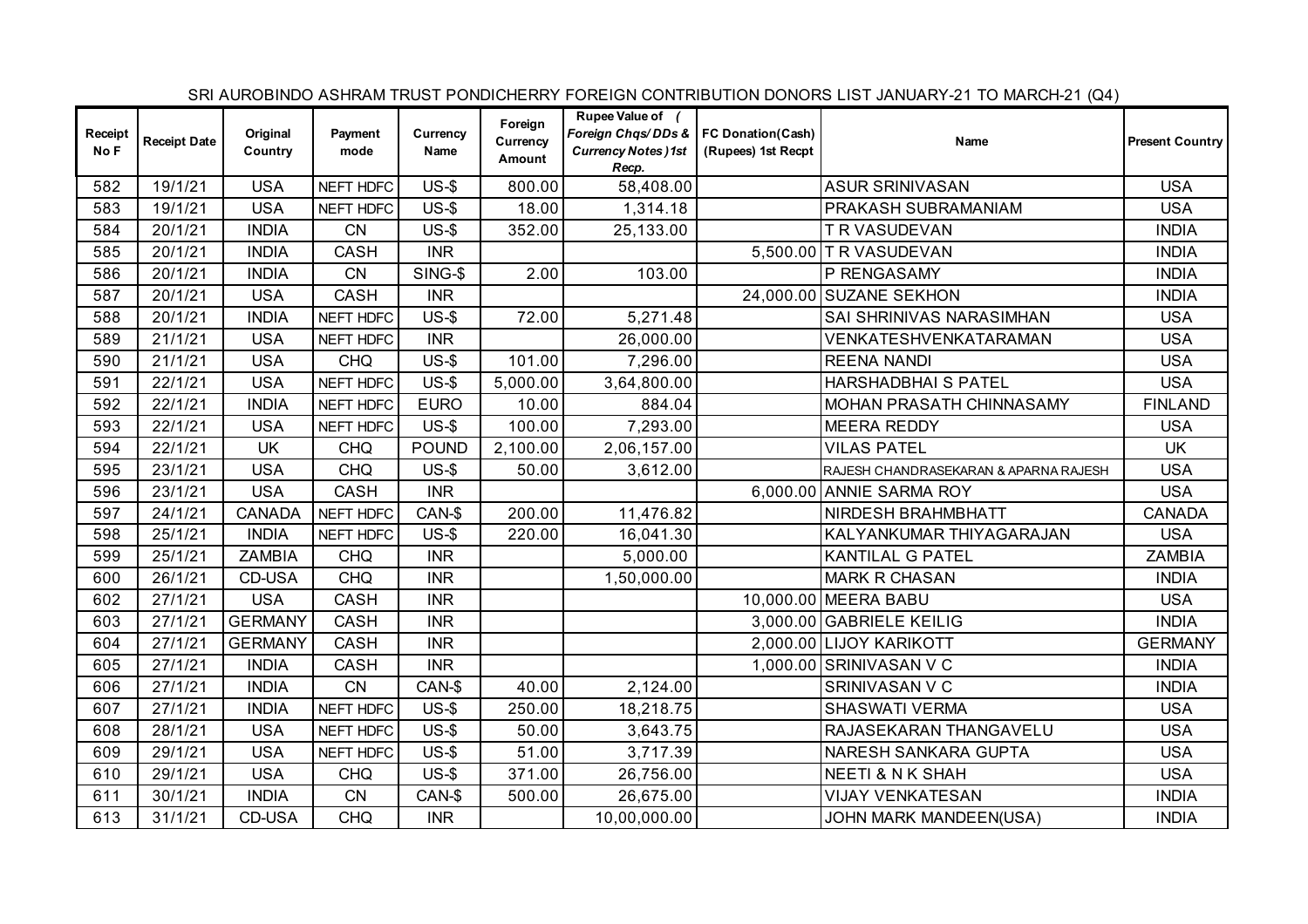|                 |                     |                     |                  |                  |                               |                                                                                                  |                    | SRI AUROBINDO ASHRAM TRUST PONDICHERRY FOREIGN CONTRIBUTION DONORS LIST JANUARY-21 TO MARCH-21 (Q4) |                        |
|-----------------|---------------------|---------------------|------------------|------------------|-------------------------------|--------------------------------------------------------------------------------------------------|--------------------|-----------------------------------------------------------------------------------------------------|------------------------|
| Receipt<br>No F | <b>Receipt Date</b> | Original<br>Country | Payment<br>mode  | Currency<br>Name | Foreign<br>Currency<br>Amount | Rupee Value of (<br>Foreign Chas/DDs &   FC Donation(Cash)<br><b>Currency Notes)1st</b><br>Recp. | (Rupees) 1st Recpt | Name                                                                                                | <b>Present Country</b> |
| 614             | 1/2/21              | <b>USA</b>          | <b>CASH</b>      | <b>INR</b>       |                               |                                                                                                  |                    | 2,000.00 RICHARD HARTZ (USA)                                                                        | <b>INDIA</b>           |
| 615             | 1/2/21              | AUSTRALIA           | <b>CASH</b>      | <b>INR</b>       |                               |                                                                                                  |                    | 2,000.00 SUSAN CROTHERS (AUSTRALIA)                                                                 | <b>INDIA</b>           |
| 616             | 2/2/21              | <b>USA</b>          | <b>CHQ</b>       | <b>INR</b>       |                               | 10,000.00                                                                                        |                    | <b>VRINDA PATIL SHARMA</b>                                                                          | <b>USA</b>             |
| 617             | 2/2/21              | MALAYSIA NEFT HDFC  |                  | <b>INR</b>       |                               | 2,000.00                                                                                         |                    | LAKSHMANAN & SEETHALAKSHMI                                                                          | <b>MALAYSIA</b>        |
| 618             | 2/2/21              | <b>AUSTRALIA</b>    | CASH             | <b>INR</b>       |                               |                                                                                                  |                    | 1,001.00 R VISWANATHAN                                                                              | <b>AUSTRALIA</b>       |
| 619             | 2/2/21              | <b>UK</b>           | <b>CASH</b>      | <b>INR</b>       |                               |                                                                                                  |                    | 2,100.00 VILAS PATEL                                                                                | <b>UK</b>              |
| 620             | 3/2/21              | SINGAPORE           | <b>CASH</b>      | <b>INR</b>       |                               |                                                                                                  |                    | 830.00 A ARJUNAN                                                                                    | <b>SINGAPORE</b>       |
| 621             | 3/2/21              | <b>ZAMBIA</b>       | <b>CHQ</b>       | <b>INR</b>       |                               | 5,000.00                                                                                         |                    | <b>KANTILAL G PATEL</b>                                                                             | <b>ZAMBIA</b>          |
| 622             | 3/2/21              | <b>CANADA</b>       | NEFT HDFC        | CAN-\$           | 10.00                         | 569.31                                                                                           |                    | ARAVIND VIJAYARAGAVAN                                                                               | <b>CANADA</b>          |
| 623             | 3/2/21              | <b>USA</b>          | NEFT HDFC        | $US-5$           | 5,000.00                      | 3,64,800.00                                                                                      |                    | HARSHADBHAI S PATEL                                                                                 | <b>USA</b>             |
| 624             | 3/2/21              | <b>AUSTRALIA</b>    | NEFT HDFC        | <b>INR</b>       |                               | 2,846.00                                                                                         |                    | RAJIV RATTAN                                                                                        | <b>AUSTRALIA</b>       |
| 626             | 4/2/21              | <b>JAPAN</b>        | NEFT HDFC        | $US-5$           | 100.00                        | 7,290.00                                                                                         |                    | <b>UMA MAHESWARI K</b>                                                                              | <b>JAPAN</b>           |
| 627             | 4/2/21              | <b>INDIA</b>        | NEFT HDFC        | <b>INR</b>       |                               | 5,000.00                                                                                         |                    | SARAVANAN SANKAR                                                                                    | <b>AUSTRALIA</b>       |
| 628             | 5/2/21              | CD-UK               | <b>CHQ</b>       | <b>INR</b>       |                               | 50,000.00                                                                                        |                    | <b>RICHARD PEARSON</b>                                                                              | <b>INDIA</b>           |
| 629             | 6/2/21              | <b>UK</b>           | <b>CASH</b>      | <b>INR</b>       |                               |                                                                                                  |                    | 500.00 RAMESH PATEL                                                                                 | <b>UK</b>              |
| 631             | 8/2/21              | <b>USA</b>          | <b>CHQ</b>       | $US-$ \$         | 25.00                         | 1,799.00                                                                                         |                    | SUBRAMANIAM PENNATHUR & OTHER                                                                       | <b>USA</b>             |
| 632             | 8/2/21              | <b>USA</b>          | <b>CHQ</b>       | $US-5$           | 455.00                        | 32,742.00                                                                                        |                    | SUBRAMANIAM PENNATHUR & OTHER                                                                       | <b>USA</b>             |
| 633             | 8/2/21              | <b>USA</b>          | <b>CHQ</b>       | $US-5$           | 101.00                        | 7,268.00                                                                                         |                    | SUBBULAKSHMI KRISHNASWAMY                                                                           | <b>USA</b>             |
| 634             | 8/2/21              | <b>USA</b>          | <b>CHQ</b>       | <b>INR</b>       |                               | 5,000.00                                                                                         |                    | <b>MANISH KHADEPAU</b>                                                                              | <b>USA</b>             |
| 635             | 8/2/21              | <b>USA</b>          | <b>CHQ</b>       | $US-5$           | 51.00                         | 3,670.00                                                                                         |                    | <b>DWIVEDI</b>                                                                                      | <b>USA</b>             |
| 636             | 9/2/21              | <b>USA</b>          | <b>CHQ</b>       | $US-$$           | 115.00                        | 8,275.00                                                                                         |                    | PURABI SENGUPTA                                                                                     | <b>USA</b>             |
| 637             | 9/2/21              | <b>USA</b>          | NEFT HDFC        | $US-5$           | 500.00                        | 36,431.25                                                                                        |                    | <b>TUSHAR BHAVSAR</b>                                                                               | <b>USA</b>             |
| 638             | 9/2/21              | <b>USA</b>          | NEFT HDFC        | $US-5$           | 300.00                        | 21,858.75                                                                                        |                    | <b>NASH PUROHIT</b>                                                                                 | <b>USA</b>             |
| 639             | 10/2/21             | <b>USA</b>          | NEFT HDFC        | <b>INR</b>       |                               | 1,000.00                                                                                         |                    | SENTHILKUMAR JEEVARATHINAM                                                                          | <b>USA</b>             |
| 640             | 10/2/21             | <b>USA</b>          | <b>CITI NEFT</b> | <b>INR</b>       |                               | 10,001.00                                                                                        |                    | SHOURIRAJAN S TIRUVALI                                                                              | <b>USA</b>             |
| 641             | 10/2/21             | <b>USA</b>          | <b>CHQ</b>       | $US-$$           | 200.00                        | 14,392.00                                                                                        |                    | <b>FALGUNI &amp; KANT PATEL</b>                                                                     | <b>USA</b>             |
| 642             | 11/2/21             | <b>INDIA</b>        | NEFT HDFC        | CAN-\$           | 50.00                         | 2,858.58                                                                                         |                    | PRIYAM CHAKRABORTY                                                                                  | <b>CANADA</b>          |
| 643             | 11/2/21             | <b>UK</b>           | <b>CHQ</b>       | <b>POUND</b>     | 25.00                         | 2,490.00                                                                                         |                    | <b>JAMES P COATS</b>                                                                                | <b>UK</b>              |
| 644             | 11/2/21             | CD-ZAMBIA           | <b>CHQ</b>       | <b>INR</b>       |                               | 25,000.00                                                                                        |                    | KANTILAL G PATEL                                                                                    | <b>ZAMBIA</b>          |
| 645             | 12/2/21             | <b>USA</b>          | NEFT HDFC        | $US-5$           | 551.00                        | 40,099.03                                                                                        |                    | <b>BIPIN RADADIYA</b>                                                                               | <b>USA</b>             |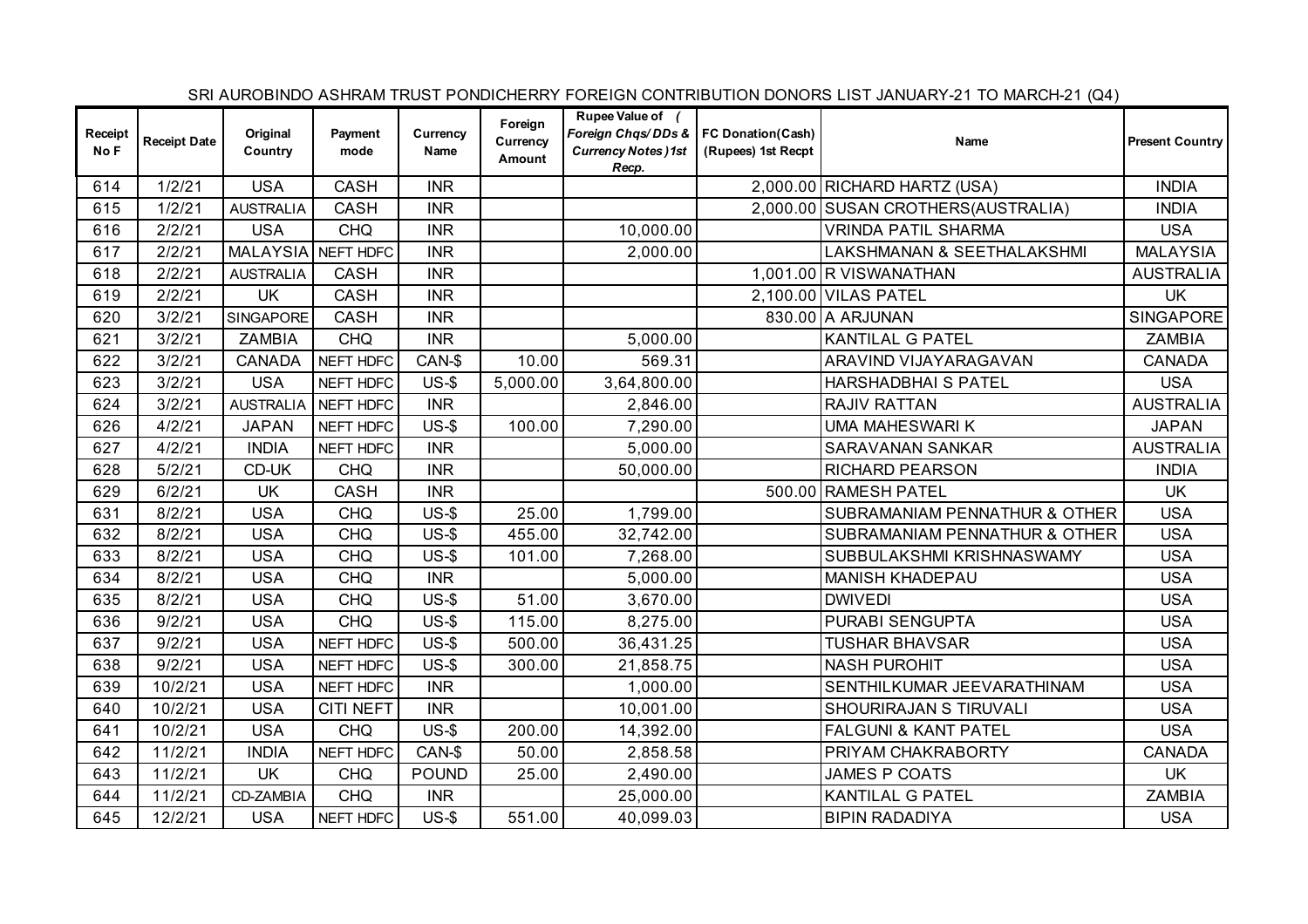|                 |                     |                     |                 |                  |                               |                                                                                                   |                    | SRI AUROBINDO ASHRAM TRUST PONDICHERRY FOREIGN CONTRIBUTION DONORS LIST JANUARY-21 TO MARCH-21 (Q4) |                        |
|-----------------|---------------------|---------------------|-----------------|------------------|-------------------------------|---------------------------------------------------------------------------------------------------|--------------------|-----------------------------------------------------------------------------------------------------|------------------------|
| Receipt<br>No F | <b>Receipt Date</b> | Original<br>Country | Payment<br>mode | Currency<br>Name | Foreign<br>Currency<br>Amount | Rupee Value of (<br>Foreign Chas/DDs &   FC Donation(Cash)<br><b>Currency Notes )1st</b><br>Recp. | (Rupees) 1st Recpt | Name                                                                                                | <b>Present Country</b> |
| 646             | 12/2/21             | <b>USA</b>          | NEFT HDFC       | $US-5$           | 121.00                        | 8,805.78                                                                                          |                    | <b>LAKSHMI REDDY</b>                                                                                | <b>USA</b>             |
| 647             | 13/2/21             | <b>FRANCE</b>       | <b>CASH</b>     | <b>INR</b>       |                               |                                                                                                   |                    | 500.00 M DJEAKOUMAR                                                                                 | <b>FRANCE</b>          |
| 648             | 15/2/21             | <b>USA</b>          | NEFT HDFC       | $US-5$           | 212.00                        | 15,410.28                                                                                         |                    | <b>TEJASKUMAR PATEL</b>                                                                             | <b>USA</b>             |
| 649             | 15/2/21             | <b>UK</b>           | NEFT HDFC       | <b>POUND</b>     | 50.00                         | 5,009.00                                                                                          |                    | SIDHARTH MOHANTY                                                                                    | <b>UK</b>              |
| 650             | 17/2/21             | <b>INDIA</b>        | CN              | $US-$ \$         | 5.00                          | 353.00                                                                                            |                    | N RADHAKRISHNAN                                                                                     | <b>INDIA</b>           |
| 651             | 17/2/21             | <b>USA</b>          | <b>CHQ</b>      | <b>INR</b>       |                               | 30,000.00                                                                                         |                    | SUDIPTA K GHOSH                                                                                     | <b>USA</b>             |
| 652             | 17/2/21             | <b>USA</b>          | <b>CHQ</b>      | <b>INR</b>       |                               | 501.00                                                                                            |                    | SATYA VEMULA DR                                                                                     | <b>USA</b>             |
| 658             | 17/2/21             | <b>USA</b>          | NEFT HDFC       | $US-5$           | 251.00                        | 18,228.88                                                                                         |                    | RADHA RAJESH                                                                                        | <b>USA</b>             |
| 659             | 17/2/21             | <b>USA</b>          | NEFT HDFC       | <b>INR</b>       |                               | 251.00                                                                                            |                    | <b>RADHA RAJESH</b>                                                                                 | <b>USA</b>             |
| 660             | 17/2/21             | <b>INDIA</b>        | NEFT HDFC       | <b>INR</b>       |                               | 5,000.00                                                                                          |                    | <b>SARAVANAN SANKAR</b>                                                                             | <b>AUSTRALIA</b>       |
| 661             | 17/2/21             | <b>USA</b>          | NEFT HDFC       | $US-5$           | 350.00                        | 25,418.75                                                                                         |                    | VENKATESH VENKATARAMAN                                                                              | <b>USA</b>             |
| 662             | 18/2/21             | <b>USA</b>          | NEFT HDFC       | $US-5$           | 1,221.00                      | 88,687.34                                                                                         |                    | <b>MANISH K PATEL</b>                                                                               | <b>USA</b>             |
| 663             | 18/2/21             | <b>USA</b>          | NEFT HDFC       | $US-5$           | 1,000.00                      | 72,635.00                                                                                         |                    | <b>ASUR SRINIVASAN</b>                                                                              | <b>USA</b>             |
| 664             | 18/2/21             | <b>CANADA</b>       | NEFT HDFC       | CAN-\$           | 108.00                        | 6,205.06                                                                                          |                    | NIDHI SAREEN                                                                                        | <b>CANADA</b>          |
| 665             | 18/2/21             | <b>USA</b>          | NEFT HDFC       | $US-5$           | 700.00                        | 50,844.50                                                                                         |                    | <b>KALPESH PATEL</b>                                                                                | <b>USA</b>             |
| 667             | 18/2/21             | <b>USA</b>          | <b>CHQ</b>      | <b>US-\$</b>     | 101.00                        | 7,222.00 Rtd                                                                                      |                    | <b>DEEPA S CHANDRIE</b>                                                                             | <b>USA</b>             |
| 668             | 18/2/21             | <b>USA</b>          | <b>CHQ</b>      | <b>US-\$</b>     | 101.00                        | 7,221.00 Rtd                                                                                      |                    | <b>DEEPA S CHANDRIE</b>                                                                             | <b>USA</b>             |
| 669             | 18/2/21             | <b>USA</b>          | <b>CHQ</b>      | <b>US-\$</b>     | 100.00                        | 7,150.00 Rtd                                                                                      |                    | <b>SANTHINI RAMASAMY</b>                                                                            | <b>USA</b>             |
| 670             | 18/2/21             | <b>USA</b>          | <b>CHQ</b>      | <b>US-\$</b>     | 200.00                        | 14,300.00 Rtd                                                                                     |                    | <b>FALGUNI PATEL</b>                                                                                | <b>USA</b>             |
| 671             | 18/2/21             | <b>USA</b>          | <b>CHQ</b>      | <b>US-\$</b>     | 100.00                        | 7,150.00 Rtd                                                                                      |                    | SRINIVASAN MUTHIAH                                                                                  | <b>USA</b>             |
| 672             | 19/2/21             | <b>USA</b>          | NEFT HDFC       | $US-5$           | 500.00                        | 36,340.00                                                                                         |                    | YOGESH V AMIN                                                                                       | <b>USA</b>             |
| 673             | 19/2/21             | SWITZERLAND         | NEFT HDFC       | <b>EURO</b>      | 100.00                        | 8,765.93                                                                                          |                    | DANIEL SCHUTZ & IRIS MAUERSBERGER                                                                   | SWITZERLAND            |
| 674             | 20/2/21             | <b>UK</b>           | <b>CASH</b>     | <b>INR</b>       |                               |                                                                                                   |                    | 1,000.00 NILA & RAMESH                                                                              | <b>UK</b>              |
| 675             | 20/2/21             | <b>INDIA</b>        | CN              | $US-5$           | 20.00                         | 1,412.00                                                                                          |                    | RANJITH SATHESHKUMAR & CHELLA                                                                       | <b>INDIA</b>           |
| 676             | 20/2/21             | CD-USA              | <b>CHQ</b>      | <b>INR</b>       |                               | 20,000.00                                                                                         |                    | A S DALAL                                                                                           | <b>INDIA</b>           |
| 677             | 20/2/21             | <b>USA</b>          | NEFT HDFC       | <b>INR</b>       |                               | 15,000.00                                                                                         |                    | KRITHIKA SUBRAMANIAM                                                                                | <b>USA</b>             |
| 678             | 20/2/21             | <b>INDIA</b>        | NEFT HDFC       | $US-$ \$         | 72.00                         | 5,226.48                                                                                          |                    | SAI SHRINIVAS NARASIMHAN                                                                            | <b>USA</b>             |
| 679             | 20/2/21             | <b>USA</b>          | CASH            | <b>INR</b>       |                               |                                                                                                   |                    | 1,000.00 KALPANA P PATEL                                                                            | <b>USA</b>             |
| 680             | 21/2/21             | CD-ZAMBIA           | <b>CHQ</b>      | <b>INR</b>       |                               | 51,000.00                                                                                         |                    | <b>KANTILAL G PATEL</b>                                                                             | <b>ZAMBIA</b>          |
| 681             | 21/2/21             | <b>USA</b>          | <b>CHQ</b>      | <b>INR</b>       |                               | 2,000.00                                                                                          |                    | VALLABHBHAI C PATEL                                                                                 | <b>USA</b>             |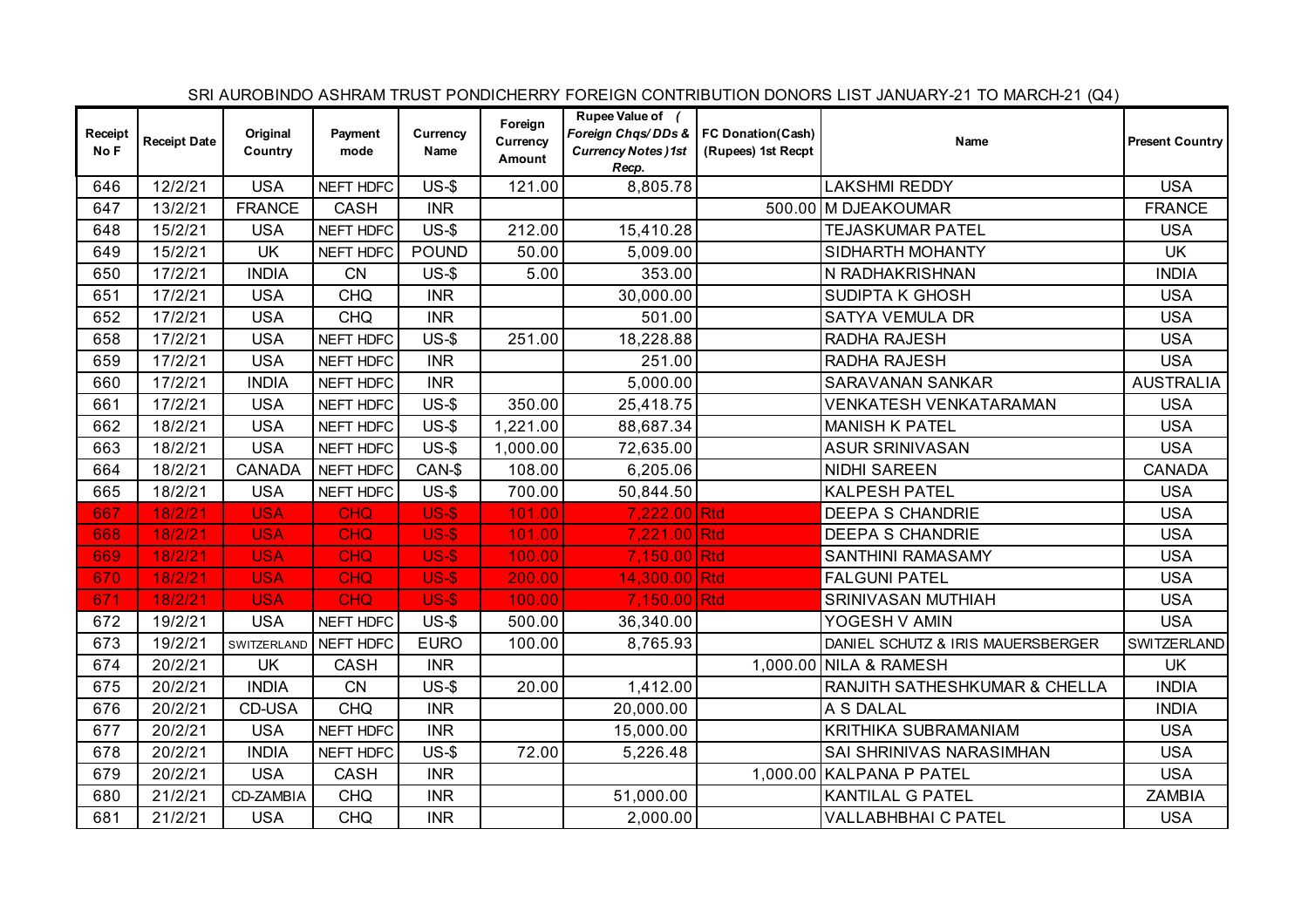|                 |                     |                     |                 |                  |                               |                                                                                                  |                    | SRI AUROBINDO ASHRAM TRUST PONDICHERRY FOREIGN CONTRIBUTION DONORS LIST JANUARY-21 TO MARCH-21 (Q4) |                        |
|-----------------|---------------------|---------------------|-----------------|------------------|-------------------------------|--------------------------------------------------------------------------------------------------|--------------------|-----------------------------------------------------------------------------------------------------|------------------------|
| Receipt<br>No F | <b>Receipt Date</b> | Original<br>Country | Payment<br>mode | Currency<br>Name | Foreign<br>Currency<br>Amount | Rupee Value of (<br>Foreign Chqs/DDs &   FC Donation(Cash)<br><b>Currency Notes)1st</b><br>Recp. | (Rupees) 1st Recpt | Name                                                                                                | <b>Present Country</b> |
| 682             | 21/2/21             | <b>USA</b>          | <b>CHQ</b>      | <b>INR</b>       |                               | 5,000.00                                                                                         |                    | <b>MANISH KHADEPAU</b>                                                                              | <b>USA</b>             |
| 683             | 21/2/21             | <b>USA</b>          | <b>CHQ</b>      | $US-5$           | 51.00                         | 3,647.00 Rtd                                                                                     |                    | <b>DINESHBHAI B PATEL</b>                                                                           | <b>USA</b>             |
| 684             | 21/2/21             | <b>INDIA</b>        | <b>CN</b>       | $SIN-5$          | 50.00                         | 2,568.00                                                                                         |                    | <b>DIVYABHARATHI MOHAN</b>                                                                          | <b>INDIA</b>           |
| 685             | 21/2/21             | <b>INDIA</b>        | NEFT HDFC       | <b>EURO</b>      | 10.00                         | 875.68                                                                                           |                    | MOHAN PRASATH CHINNASAMY                                                                            | <b>FINLAND</b>         |
| 686             | 21/2/21             | <b>USA</b>          | NEFT HDFC       | $US-5$           | 21.00                         | 1,524.39                                                                                         |                    | <b>OMPRAKASH SHUKLA</b>                                                                             | <b>USA</b>             |
| 687             | 21/2/21             | <b>CANADA</b>       | NEFT HDFC       | CAN-\$           | 201.00                        | 11,490.08                                                                                        |                    | <b>HARISHKUMAR SONI</b>                                                                             | <b>CANADA</b>          |
| 688             | 21/2/21             | SINGAPORE           | <b>CASH</b>     | <b>INR</b>       |                               |                                                                                                  |                    | 1,000.00 V ARIDAS                                                                                   | <b>SINGAPORE</b>       |
| 689             | 21/2/21             | <b>UK</b>           | <b>CASH</b>     | <b>INR</b>       |                               |                                                                                                  |                    | 2,100.00 HANSA MANISH LAD & FMLY                                                                    | <b>UK</b>              |
| 690             | 21/2/21             | <b>USA</b>          | <b>CASH</b>     | <b>INR</b>       |                               |                                                                                                  |                    | 2,100.00 SAGARIKA PATTANAIK                                                                         | <b>USA</b>             |
| 691             | 21/2/21             | <b>INDIA</b>        | <b>CN</b>       | $US-5$           | 100.00                        | 7,070.00                                                                                         |                    | KHUSHRU N DUMASIA                                                                                   | <b>INDIA</b>           |
| 692             | 21/2/21             | <b>INDIA</b>        | <b>CHQ</b>      | <b>US-\$</b>     | 200.00                        | 14,300.00 Rtd                                                                                    |                    | <b>ADITI &amp; OTHERS</b>                                                                           | <b>INDIA</b>           |
| 693             | 21/2/21             | <b>FRANCE</b>       | <b>CASH</b>     | <b>INR</b>       |                               |                                                                                                  |                    | 500.00 SANJIVY IROUDAYANADANE EPINAL                                                                | <b>FRANCE</b>          |
| 694             | 21/2/21             | <b>ITALY</b>        | <b>CASH</b>     | <b>INR</b>       |                               |                                                                                                  |                    | 8,000.00 ROSSI SERGIO                                                                               | <b>INDIA</b>           |
| 695             | 21/2/21             | <b>GERMANY</b>      | <b>CASH</b>     | <b>INR</b>       |                               |                                                                                                  |                    | 2,000.00 GEORG DZIK                                                                                 | <b>INDIA</b>           |
| 696             | 21/2/21             | <b>AUSTRALIA</b>    | <b>CASH</b>     | <b>INR</b>       |                               |                                                                                                  |                    | 2,000.00 VISWANATHAN RAJENDRAN                                                                      | <b>AUSTRALIA</b>       |
| 697             | 22/2/21             | <b>USA</b>          | NEFT HDFC       | $US-5$           | 5,000.00                      | 3,62,950.00                                                                                      |                    | HARSHADBHAI S PATEL                                                                                 | <b>USA</b>             |
| 698             | 22/2/21             | <b>UK</b>           | NEFT HDFC       | <b>INR</b>       |                               | 12,000.00                                                                                        |                    | MALAVIKA MEHTA                                                                                      | <b>UK</b>              |
| 699             | 22/2/21             | <b>USA</b>          | NEFT HDFC       | $US-5$           | 100.00                        | 7,259.00                                                                                         |                    | <b>ASOOTOSH P PATEL</b>                                                                             | <b>USA</b>             |
| 700             | 22/2/21             | <b>CANADA</b>       | NEFT HDFC       | <b>INR</b>       |                               | 1,000.00                                                                                         |                    | <b>MOHIT KOLADIA</b>                                                                                | <b>CANADA</b>          |
| 701             | 22/2/21             | <b>USA</b>          | NEFT HDFC       | $US-5$           | 100.00                        | 7,259.00                                                                                         |                    | KALYANKUMAR THIYAGARAJAN                                                                            | <b>USA</b>             |
| 702             | 22/2/21             | <b>AUSTRALIA</b>    | NEFT HDFC       | <b>INR</b>       |                               | 3,000.00                                                                                         |                    | RAJIV RATTAN DR                                                                                     | <b>AUSTRALIA</b>       |
| 703             | 23/2/21             | <b>USA</b>          | <b>CHQ</b>      | <b>US-\$</b>     | 101.00                        | 7,219.00 Rtd                                                                                     |                    | ANURADHA K REDDY                                                                                    | <b>USA</b>             |
| 704             | 23/2/21             | <b>AUSTRALIA</b>    | <b>CHQ</b>      | <b>INR</b>       |                               | 501.00                                                                                           |                    | <b>AGASTYA VEMULA</b>                                                                               | <b>AUSTRALIA</b>       |
| 705             | 24/2/21             | <b>USA</b>          | NEFT HDFC       | $US-5$           | 5,000.00                      | 3,62,225.00                                                                                      |                    | <b>JOHM C NEWBOLD</b>                                                                               | <b>USA</b>             |
| 706             | 24/2/21             | <b>USA</b>          | NEFT HDFC       | $US-$$           | 51.00                         | 3,694.70                                                                                         |                    | SELVAMEENA CHANDHRABOSE                                                                             | <b>USA</b>             |
| 707             | 24/2/21             | <b>INDIA</b>        | NEFT HDFC       | $US-$ \$         | 15.00                         | 1,086.68                                                                                         |                    | SOUMANJIT MUKHERJEE                                                                                 | <b>USA</b>             |
| 708             | 24/2/21             | <b>CANADA</b>       | NEFT HDFC       | CAN-\$           | 10.00                         | 573.33                                                                                           |                    | SRIARRUN VIJAYARAGAVAN                                                                              | <b>CANADA</b>          |
| 709             | 24/2/21             | <b>USA</b>          | NEFT HDFC       | $US-5$           | 100.00                        | 7,244.50                                                                                         |                    | SURANJIKA PAIKARAY                                                                                  | <b>USA</b>             |
| 710             | 25/2/21             | <b>USA</b>          | NEFT HDFC       | $US-5$           | 1,001.00                      | 72,472.40                                                                                        |                    | VANDANA RAO                                                                                         | <b>USA</b>             |
| 711             | 25/2/21             | <b>USA</b>          | <b>CHQ</b>      | $US-5$           | 250.00                        | 18,135.00 Rtd                                                                                    |                    | M HAZRA                                                                                             | <b>USA</b>             |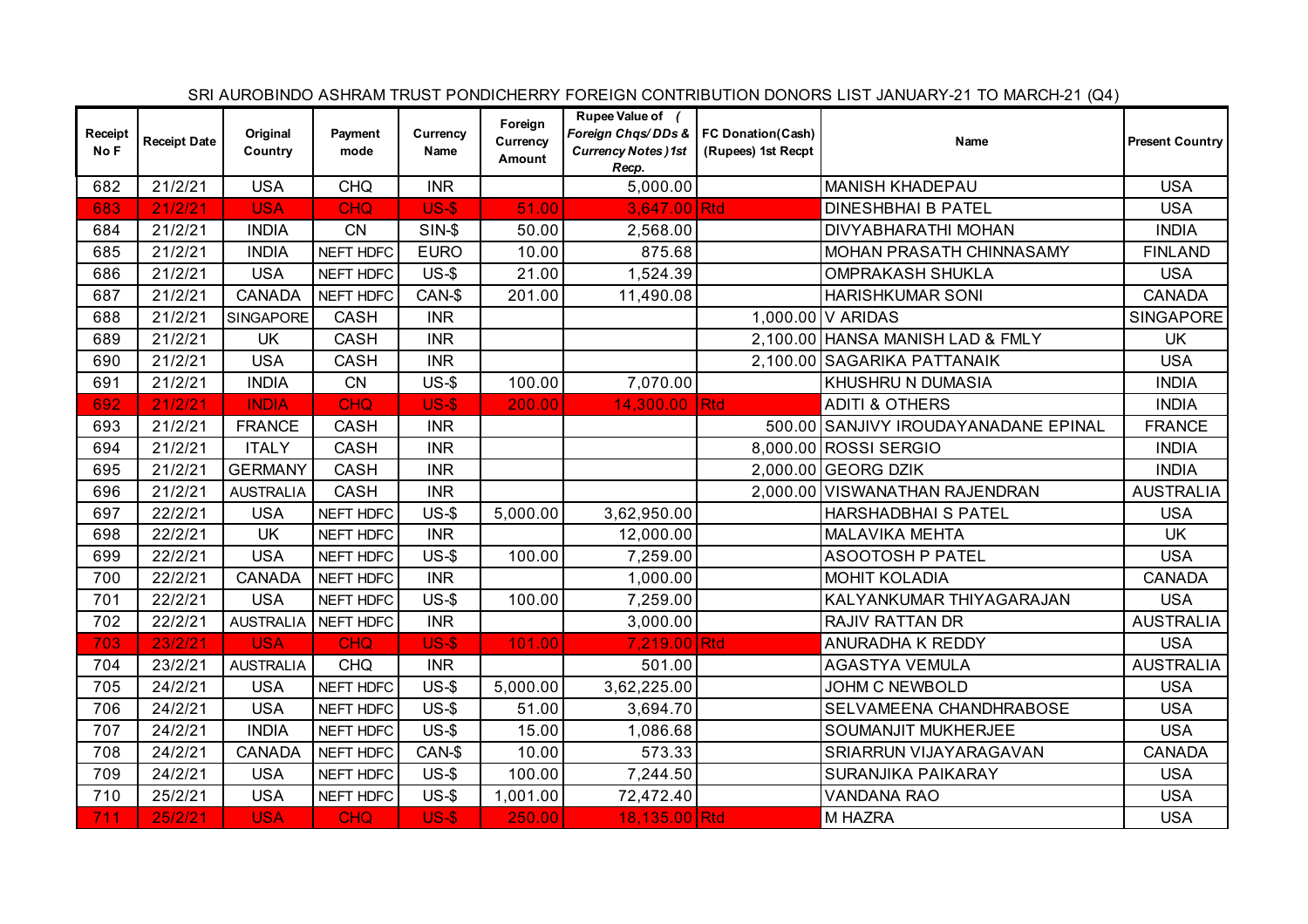|                 |                     |                      |                 |                  |                               |                                                                                                  |                    | SRI AUROBINDO ASHRAM TRUST PONDICHERRY FOREIGN CONTRIBUTION DONORS LIST JANUARY-21 TO MARCH-21 (Q4) |                        |
|-----------------|---------------------|----------------------|-----------------|------------------|-------------------------------|--------------------------------------------------------------------------------------------------|--------------------|-----------------------------------------------------------------------------------------------------|------------------------|
| Receipt<br>No F | <b>Receipt Date</b> | Original<br>Country  | Payment<br>mode | Currency<br>Name | Foreign<br>Currency<br>Amount | Rupee Value of (<br>Foreign Chqs/DDs &   FC Donation(Cash)<br><b>Currency Notes)1st</b><br>Recp. | (Rupees) 1st Recpt | Name                                                                                                | <b>Present Country</b> |
| 712             | 25/2/21             | <b>UAE</b>           | <b>CHQ</b>      | <b>INR</b>       |                               | 500.00                                                                                           |                    | N R VENKATESH                                                                                       | <b>UAE</b>             |
| 713             | 25/2/21             | <b>USA</b>           | <b>CHQ</b>      | <b>INR</b>       |                               | 20,000.00                                                                                        |                    | <b>ABHAY &amp; BASABI DATTA</b>                                                                     | <b>USA</b>             |
| 714             | 26/2/21             | <b>USA</b>           | NEFT HDFC       | $US-5$           | 101.00                        | 7,298.26                                                                                         |                    | <b>BANUMATHY GOPALAN</b>                                                                            | <b>USA</b>             |
| 715             | 26/2/21             | <b>USA</b>           | <b>CHQ</b>      | $US-5$           | 100.00                        | 7,254.00 Rtd                                                                                     |                    | <b>GEETA SONDHI</b>                                                                                 | <b>USA</b>             |
| 716             | 27/2/21             | <b>RUSSIA</b>        | CASH            | <b>INR</b>       |                               |                                                                                                  |                    | 500.00 EVGENIYA MASLOVA                                                                             | <b>RUSSIA</b>          |
| 717             | 27/2/21             | UK                   | <b>CN</b>       | <b>POUND</b>     | 100.00                        | 9,865.00                                                                                         |                    | SRIDHAR PASUPATHY                                                                                   | <b>UK</b>              |
| 718             | 27/2/21             | CD-USA               | <b>CHQ</b>      | <b>INR</b>       |                               | 30,000.00                                                                                        |                    | A S DALAL                                                                                           | <b>INDIA</b>           |
| 719             | 1/3/21              | <b>CANADA</b>        | <b>NEFTHDFC</b> | $US-5$           | 35.00                         | 2,569.18                                                                                         |                    | <b>SUJIT SENGUPTA</b>                                                                               | <b>CANADA</b>          |
| 720             | 2/3/21              | UK                   | <b>NEFTHDFC</b> | <b>INR</b>       |                               | 8,300.00                                                                                         |                    | SHRIMOYEE CHATTERJEE                                                                                | <b>INDIA</b>           |
| 721             | 2/3/21              | <b>USA</b>           | <b>CHQ</b>      | <b>INR</b>       |                               | 1,200.00                                                                                         |                    | <b>MINNA PALADINO</b>                                                                               | <b>INDIA</b>           |
| 722             | 2/3/21              | <b>JAPAN</b>         | <b>NEFTHDFC</b> | $US-5$           | 250.00                        | 18,370.00                                                                                        |                    | UMA MAHESWARI K                                                                                     | <b>JAPAN</b>           |
| 723             | 3/3/21              | UK                   | <b>CN</b>       | <b>POUND</b>     | 100.00                        | 9,840.00                                                                                         |                    | <b>ANONYMOUS</b>                                                                                    | <b>UK</b>              |
| 724             | 3/3/21              | <b>UK</b>            | <b>CHQ</b>      | <b>INR</b>       |                               | 2,100.00                                                                                         |                    | <b>VILAS PATEL</b>                                                                                  | <b>UK</b>              |
| 725             | 3/3/21              | <b>UK</b>            | <b>CASH</b>     | <b>INR</b>       |                               |                                                                                                  |                    | 1,500.00 MANISH LAD                                                                                 | <b>UK</b>              |
| 726             | 3/3/21              | <b>INDIA</b>         | <b>NEFTHDFC</b> | <b>INR</b>       |                               | 5,000.00                                                                                         |                    | <b>SARAVANAN SANKAR</b>                                                                             | <b>AUSTRALIA</b>       |
| 727             | 3/3/21              | <b>CANADA</b>        | <b>NEFTHDFC</b> | CAN-\$           | 10.00                         | 578.73                                                                                           |                    | ARAVIND VIJAYARAGAVAN                                                                               | <b>CANADA</b>          |
| 728             | 3/3/21              | <b>UK</b>            | <b>NEFTHDFC</b> | <b>INR</b>       |                               | 1,001.00                                                                                         |                    | SAMARPITA RAKSHIT                                                                                   | <b>UK</b>              |
| 729             | 3/3/21              | <b>USA</b>           | <b>NEFTHDFC</b> | $US-5$           | 100.00                        | 7,348.00                                                                                         |                    | SATHYAGAYATHRI BALAGANESAN                                                                          | <b>USA</b>             |
| 730             | 4/3/21              | CD-ZAMBIA            | <b>CHQ</b>      | <b>INR</b>       |                               | 51,000.00                                                                                        |                    | <b>KANTILAL G PATEL</b>                                                                             | <b>ZAMBIA</b>          |
| 731             | 4/3/21              | <b>AUSTRALIA</b>     | <b>CASH</b>     | <b>INR</b>       |                               |                                                                                                  |                    | 1,001.00 R VISWANATHAN                                                                              | <b>AUSTRALIA</b>       |
| 732             | 5/3/21              | <b>UAE</b>           | <b>CHQ</b>      | <b>INR</b>       |                               | 10,000.00                                                                                        |                    | <b>SANJEEV GHOSH</b>                                                                                | <b>UAE</b>             |
| 733             | 5/3/21              | <b>INDIA</b>         | <b>NEFTHDFC</b> | $US-5$           | 20.00                         | 1,453.10                                                                                         |                    | RAMAKRISHNAN RANGANATHAN                                                                            | <b>USA</b>             |
| 734             | 5/3/21              | <b>INDIA</b>         | <b>NEFTHDFC</b> | <b>EURO</b>      | 11.75                         | 1,030.58                                                                                         |                    | MOHAN PRASATH CHINNASAMY                                                                            | <b>FINLAND</b>         |
| 735             | 5/3/21              | SWITZERLAND          | <b>NEFTHDFC</b> | <b>INR</b>       |                               | 1,00,000.00                                                                                      |                    | NIMESH MYANGER                                                                                      | SWITZERLAND            |
| 736             | 5/3/21              | <b>USA</b>           | <b>NEFTHDFC</b> | $US-5$           | 51.00                         | 3,705.41                                                                                         |                    | LAKSHMI G REDDY                                                                                     | <b>USA</b>             |
| 737             | 5/3/21              | <b>GERMANY</b>       | <b>DD</b>       | <b>INR</b>       |                               | 2,00,000.00                                                                                      |                    | ESTATE OF ASTRID LINDE ENGELHARDT                                                                   | <b>INDIA</b>           |
| 738             | 5/3/21              | <b>GERMANY</b>       | <b>DD</b>       | <b>INR</b>       |                               | 28,330.00                                                                                        |                    | ESTATE OF ASTRID LINDE ENGELHARDT                                                                   | <b>INDIA</b>           |
| 739             | 6/3/21              | <b>USA</b>           | <b>CHQ</b>      | <b>US-\$</b>     | 20,000.00                     | not crd                                                                                          | <b>Rtd</b>         | RAMESH SARAIYA(AEJPS5370Q)                                                                          | <b>USA</b>             |
| 740             | 8/3/21              | <b>AUSTRALIA</b>     | <b>NEFTHDFC</b> | <b>INR</b>       |                               | 2,870.00                                                                                         |                    | <b>RAJIV RATTAN</b>                                                                                 | <b>AUSTRALIA</b>       |
| 741             | 8/3/21              | AUSTRALIA   NEFTHDFC |                 | <b>INR</b>       |                               | 2,870.00                                                                                         |                    | <b>MEENAKSHI RATTAN</b>                                                                             | <b>AUSTRALIA</b>       |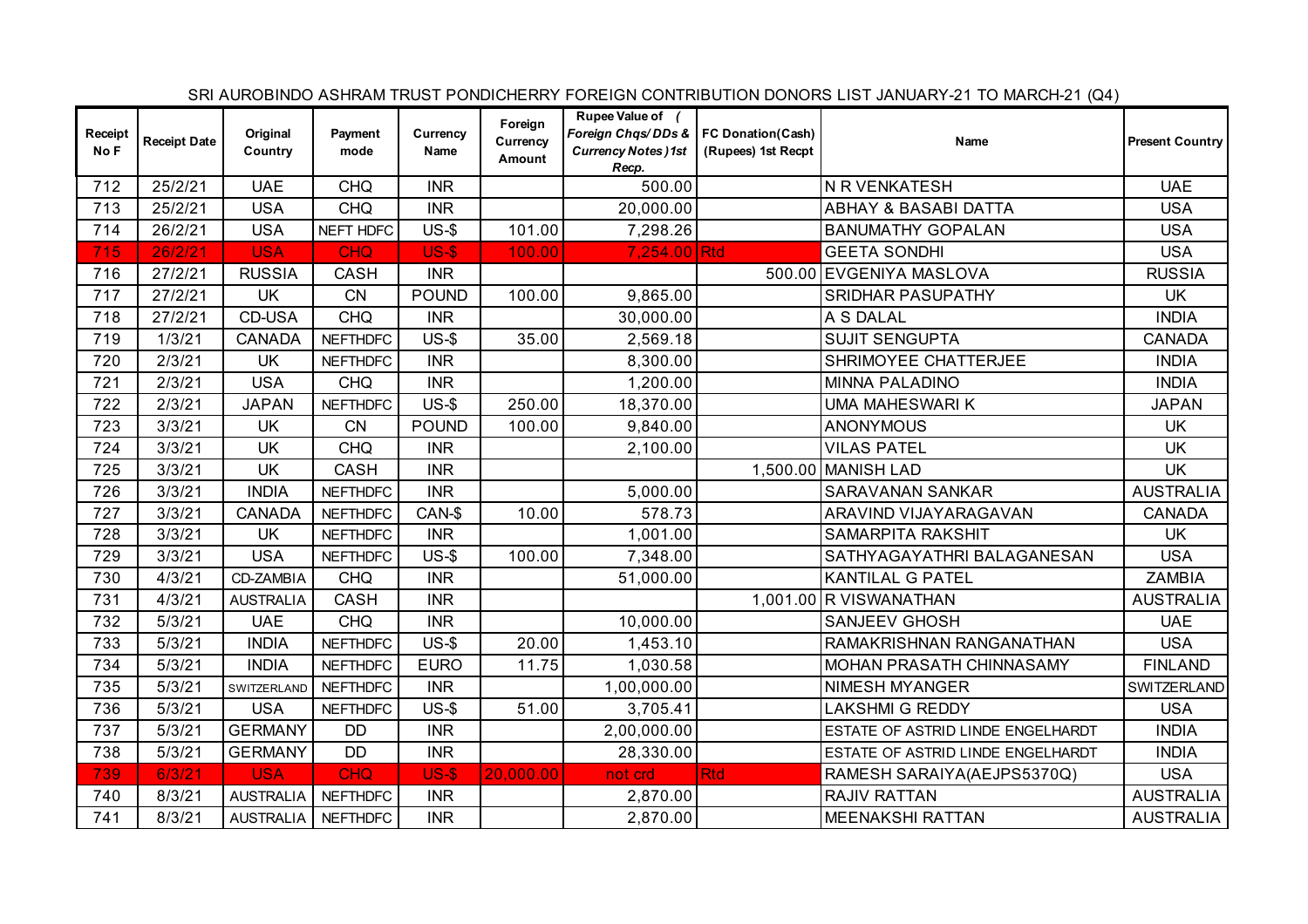|                 |                     |                     |                 |                  |                               |                                                                                                  |                    | SRI AUROBINDO ASHRAM TRUST PONDICHERRY FOREIGN CONTRIBUTION DONORS LIST JANUARY-21 TO MARCH-21 (Q4) |                        |
|-----------------|---------------------|---------------------|-----------------|------------------|-------------------------------|--------------------------------------------------------------------------------------------------|--------------------|-----------------------------------------------------------------------------------------------------|------------------------|
| Receipt<br>No F | <b>Receipt Date</b> | Original<br>Country | Payment<br>mode | Currency<br>Name | Foreign<br>Currency<br>Amount | Rupee Value of (<br>Foreign Chas/DDs &   FC Donation(Cash)<br><b>Currency Notes)1st</b><br>Recp. | (Rupees) 1st Recpt | Name                                                                                                | <b>Present Country</b> |
| 742             | 8/3/21              | <b>USA</b>          | <b>CHQ</b>      | $US-5$           | 50.00                         | 3,597.00 Rtd                                                                                     |                    | RAJESH CHANDRASEKARAN & APARNA R                                                                    | <b>USA</b>             |
| 744             | 9/3/21              | <b>USA</b>          | <b>NEFTHDFC</b> | $US-5$           | 5,000.00                      | 3,64,750.00                                                                                      |                    | HARSHADBHAI PATEL                                                                                   | <b>USA</b>             |
| 745             | 10/3/21             | <b>USA</b>          | CASH            | <b>INR</b>       |                               |                                                                                                  |                    | 500.00 ABIRAMY SOUNDRARAJAN                                                                         | <b>USA</b>             |
| 746             | 10/3/21             | <b>USA</b>          | <b>NEFTHDFC</b> | $US-5$           | 514.00                        | 3,732.69                                                                                         |                    | <b>ARCHANA RAMESH</b>                                                                               | <b>USA</b>             |
| 747             | 10/3/21             | <b>USA</b>          | <b>CHQ</b>      | <b>INR</b>       |                               | 7,400.00                                                                                         |                    | <b>KAREN ECKE</b>                                                                                   | <b>INDIA</b>           |
| 748             | 11/3/21             | <b>USA</b>          | <b>CHQ</b>      | <b>US-\$</b>     | 551.00                        | 39,490.00 Rtd                                                                                    |                    | PT& HP PATEL                                                                                        | <b>USA</b>             |
| 749             | 12/3/21             | <b>USA</b>          | <b>NEFTHDFC</b> | $US-5$           | 80.00                         | 5,828.00                                                                                         |                    | SASUKUMAR VIJAYAKUMAR                                                                               | <b>USA</b>             |
| 750             | 13/3/21             | <b>FRANCE</b>       | <b>CASH</b>     | <b>INR</b>       |                               |                                                                                                  |                    | 500.00 MURIEL SHARMA MONTAUDOUIN                                                                    | <b>FRANCE</b>          |
| 751             | 16/3/21             | <b>UAE</b>          | <b>CHQ</b>      | <b>INR</b>       |                               | 500.00                                                                                           |                    | N R VENKATESH                                                                                       | <b>UAE</b>             |
| 752             | 16/3/21             | <b>USA</b>          | <b>CHQ</b>      | $US-5$           | 202.00                        | 14,498.00 Rtd                                                                                    |                    | <b>DEEPA S CHANDRIE</b>                                                                             | <b>USA</b>             |
| 753             | 16/3/21             | <b>CANADA</b>       | <b>CHQ</b>      | CAN-\$           | 100.00                        | 5,705.00 Rtd                                                                                     |                    | RAMILA THAKKAR                                                                                      | <b>CANADA</b>          |
| 754             | 16/3/21             | <b>USA</b>          | <b>CHQ</b>      | <b>US-\$</b>     | 71.00                         | $5,096.00$ Rtd                                                                                   |                    | A S DWIVEDI DR & MRS                                                                                | <b>USA</b>             |
| 755             | 17/3/21             | SINGAPORE           | CASH            | <b>INR</b>       |                               |                                                                                                  |                    | 830.00 A ARJUNAN                                                                                    | <b>SINGAPORE</b>       |
| 756             | 17/3/21             | <b>JAPAN</b>        | <b>CASH</b>     | <b>INR</b>       |                               |                                                                                                  |                    | 1,100.00 B AROUMOUGAM                                                                               | <b>JAPAN</b>           |
| 757             | 17/3/21             | <b>AUSTRALIA</b>    | <b>CASH</b>     | <b>INR</b>       |                               |                                                                                                  |                    | 1,000.00 MIRA SRI HASTINI                                                                           | <b>AUSTRALIA</b>       |
| 758             | 17/3/21             | <b>AUSTRALIA</b>    | <b>CASH</b>     | <b>INR</b>       |                               |                                                                                                  |                    | 1,000.00 MIRA SRI HASTINI                                                                           | <b>AUSTRALIA</b>       |
| 759             | 17/3/21             | <b>INDIA</b>        | <b>CN</b>       | $US-5$           | 201.00                        | 14,411.00                                                                                        |                    | <b>BADRINARAYANAN R</b>                                                                             | <b>INDIA</b>           |
| 760             | 17/3/21             | <b>INDIA</b>        | CN              | $US-5$           | 1.00                          | 72.00                                                                                            |                    | Y GUNASUNDARI                                                                                       | <b>INDIA</b>           |
| 761             | 17/3/21             | <b>INDIA</b>        | <b>CN</b>       | $SIN-5$          | 2.00                          | 102.00                                                                                           |                    | SARANYA DEVI CHANDRASEKAR                                                                           | <b>INDIA</b>           |
| 762             | 17/3/21             | <b>INDIA</b>        | CN              | $SIN-5$          | 176.00                        | 8,985.00                                                                                         |                    | K MUTHUKUMARAN & GEETHA                                                                             | <b>INDIA</b>           |
| 763             | 17/3/21             | <b>USA</b>          | <b>CHQ</b>      | <b>INR</b>       |                               | 3,000.00                                                                                         |                    | <b>DIVYA RAJU</b>                                                                                   | <b>USA</b>             |
| 764             | 17/3/21             | <b>FRANCE</b>       | <b>CHQ</b>      | <b>EURO</b>      | 200.00                        | not crd                                                                                          | <b>Rtd</b>         | <b>NADINE BOUTIN</b>                                                                                | <b>FRANCE</b>          |
| 765             | 18/3/21             | <b>USA</b>          | <b>NEFTHDFC</b> | $US-5$           | 500.00                        | 36,245.00                                                                                        |                    | <b>TUSHAR BHAVSAR</b>                                                                               | <b>USA</b>             |
| 766             | 18/3/21             | <b>USA</b>          | <b>NEFTHDFC</b> | $US-5$           | 50.00                         | 3,624.50                                                                                         |                    | <b>LISA SCHERMERHORN</b>                                                                            | <b>USA</b>             |
| 768             | 19/3/21             | <b>USA</b>          | <b>NEFTHDFC</b> | $US-5$           | 100.00                        | 7,248.25                                                                                         |                    | <b>SANJAY VAKIL</b>                                                                                 | <b>USA</b>             |
| 769             | 19/3/21             | <b>USA</b>          | <b>NEFTHDFC</b> | $US-5$           | 75.00                         | 5,436.19                                                                                         |                    | <b>CHRISTEEN &amp; JACK DUNCAN</b>                                                                  | <b>USA</b>             |
| 770             | 19/3/21             | <b>USA</b>          | <b>NEFTHDFC</b> | $US-5$           | 921.00                        | 66,756.38                                                                                        |                    | <b>ASUR SRINIVASAN</b>                                                                              | <b>USA</b>             |
| 771             | 19/3/21             | <b>AUSTRALIA</b>    | <b>CHQ</b>      | <b>INR</b>       |                               | 1,000.00                                                                                         |                    | ARIDAS MIRA SRIHASTINI                                                                              | <b>AUSTRALIA</b>       |
| 772             | 19/3/21             | <b>AUSTRALIA</b>    | <b>CASH</b>     | <b>INR</b>       |                               |                                                                                                  |                    | 1,000.00 SUSAN CROTHERS                                                                             | <b>INDIA</b>           |
| 773             | 19/3/21             | <b>USA</b>          | <b>CASH</b>     | <b>INR</b>       |                               |                                                                                                  |                    | 1,000.00 RICHARD HARTAZ                                                                             | <b>INDIA</b>           |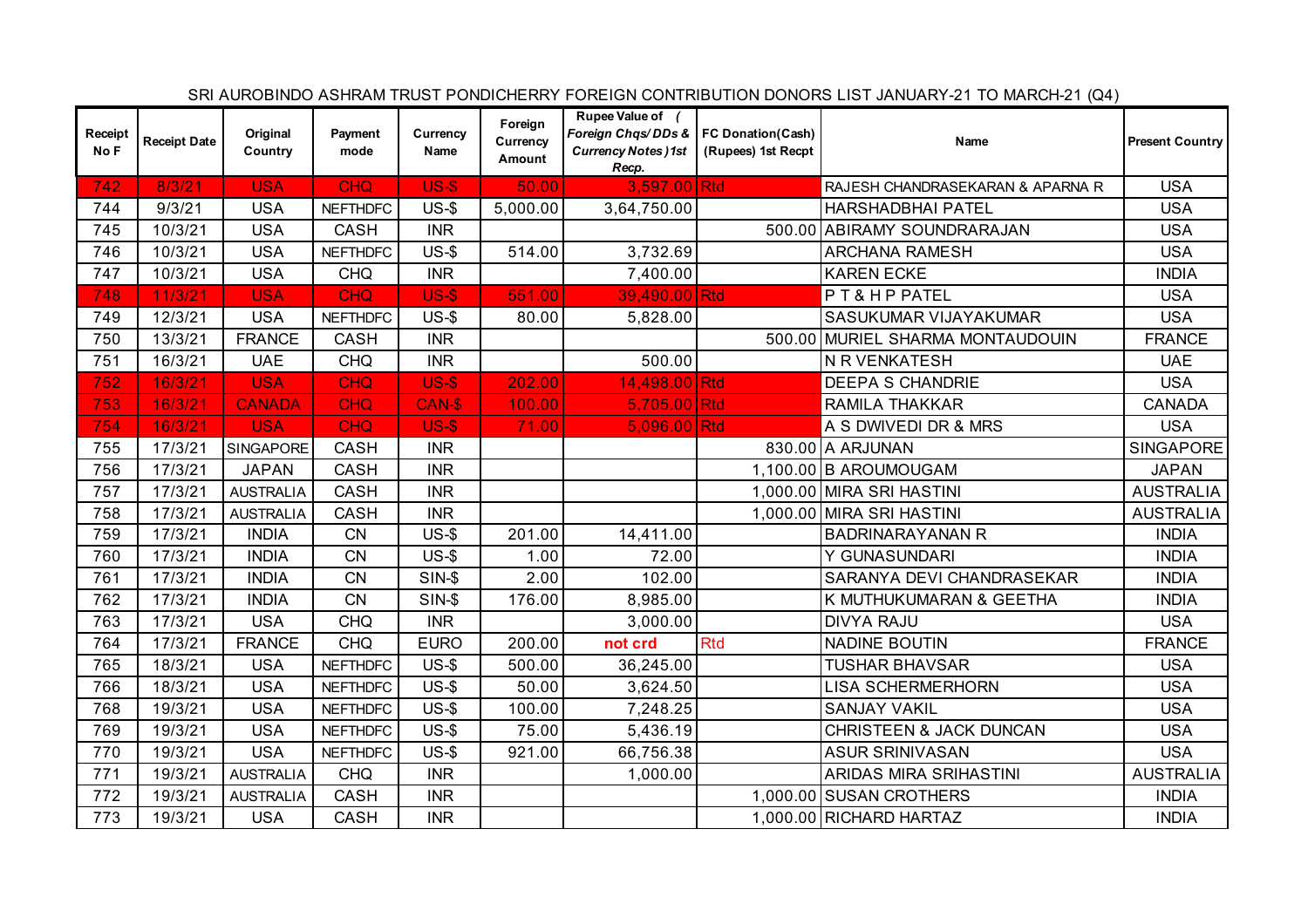|                 |                     |                     |                 |                  |                               |                                                                                                  |                    | SRI AUROBINDO ASHRAM TRUST PONDICHERRY FOREIGN CONTRIBUTION DONORS LIST JANUARY-21 TO MARCH-21 (Q4) |                        |
|-----------------|---------------------|---------------------|-----------------|------------------|-------------------------------|--------------------------------------------------------------------------------------------------|--------------------|-----------------------------------------------------------------------------------------------------|------------------------|
| Receipt<br>No F | <b>Receipt Date</b> | Original<br>Country | Payment<br>mode | Currency<br>Name | Foreign<br>Currency<br>Amount | Rupee Value of (<br>Foreign Chqs/DDs &   FC Donation(Cash)<br><b>Currency Notes)1st</b><br>Recp. | (Rupees) 1st Recpt | Name                                                                                                | <b>Present Country</b> |
| 774             | 20/3/21             | <b>UAE</b>          | CASH            | <b>INR</b>       |                               |                                                                                                  |                    | 5,000.00 T MUTHUKUMAR                                                                               | <b>UAE</b>             |
| 775             | 20/3/21             | <b>USA</b>          | <b>CHQ</b>      | <b>US-\$</b>     | 101.00                        | 7,221.00 Rtd                                                                                     |                    | <b>DHARITRI MAHAOATRA</b>                                                                           | <b>USA</b>             |
| 776             | 20/3/21             | <b>INDIA</b>        | <b>CHQ</b>      | $US-5$           | 250.00                        | 17,872.50 Rtd                                                                                    |                    | KAMAL D RAMA                                                                                        | <b>INDIA</b>           |
| 777             | 20/3/21             | <b>INDIA</b>        | <b>CHQ</b>      | <b>US-\$</b>     | 250.00                        | 17,872.50 Rtd                                                                                    |                    | KAMAL D RAMA                                                                                        | <b>INDIA</b>           |
| 778             | 20/3/21             | <b>CANADA</b>       | <b>CHQ</b>      | CAN-\$           | 500.00                        | 28,325.00 Rtd                                                                                    |                    | LE CENTRE SRI AUROBINDO                                                                             | <b>CANADA</b>          |
| 779             | 22/3/21             | <b>USA</b>          | <b>NEFTHDFC</b> | $US-5$           | 350.00                        | 25,356.63                                                                                        |                    | VENKATESH VENKATARAMAN                                                                              | <b>USA</b>             |
| 780             | 22/3/21             | <b>USA</b>          | <b>CHQ</b>      | $US-5$           | 100.00                        | 7,149.00                                                                                         |                    | SUBHA VALLABHA                                                                                      | <b>USA</b>             |
| 781             | 22/3/21             | <b>USA</b>          | <b>CHQ</b>      | <b>INR</b>       |                               | 1,000.00                                                                                         |                    | <b>BHUPENDRA PATEL</b>                                                                              | <b>USA</b>             |
| 782             | 23/3/21             | <b>INDIA</b>        | <b>NEFTHDFC</b> | $US-5$           | 10.00                         | 724.48                                                                                           |                    | DARSHAN VENKATESH BABU                                                                              | <b>USA</b>             |
| 783             | 23/3/21             | <b>CANADA</b>       | <b>CHQ</b>      | CAN-\$           | 221.00                        | 12,478.00 Rtd                                                                                    |                    | <b>MARC SALVAS</b>                                                                                  | <b>CANADA</b>          |
| 784             | 24/3/21             | <b>UAE</b>          | CASH            | <b>INR</b>       |                               |                                                                                                  |                    | 500.00 SHABIN IRFAN                                                                                 | <b>UAE</b>             |
| 785             | 25/3/21             | <b>USA</b>          | <b>NEFTHDFC</b> | $US-5$           | 5000.00                       | 3,61,800.00                                                                                      |                    | HARSHADBHAI S PATEL                                                                                 | <b>USA</b>             |
| 786             | 25/3/21             | <b>USA</b>          | <b>NEFTHDFC</b> | $US-5$           | 14.00                         | 1,013.04                                                                                         |                    | <b>OMPRAKASH SHUKLA</b>                                                                             | <b>USA</b>             |
| 787             | 25/3/21             | <b>INDIA</b>        | <b>NEFTHDFC</b> | <b>INR</b>       |                               | 108.00                                                                                           |                    | S JAYASEELI                                                                                         | <b>INDIA</b>           |
| 788             | 25/3/21             | <b>CANADA</b>       | <b>NEFTHDFC</b> | <b>INR</b>       |                               | 50,000.00                                                                                        |                    | <b>BENOY MUKHERJEE</b>                                                                              | <b>INDIA</b>           |
| 817             | 26/3/21             | <b>USA</b>          | <b>NEFTHDFC</b> | $US-5$           | 100.00                        | 7,249.75                                                                                         |                    | <b>NATALI MOHANTY</b>                                                                               | <b>USA</b>             |
| 818             | 26/3/21             | <b>USA</b>          | <b>NEFTHDFC</b> | $US-5$           | 100.00                        | 7,249.75                                                                                         |                    | <b>NATALI MOHANTY</b>                                                                               | <b>USA</b>             |
| 819             | 26/3/21             | <b>USA</b>          | <b>NEFTHDFC</b> | $US-5$           | 100.00                        | 7,249.75                                                                                         |                    | <b>NATALI MOHANTY</b>                                                                               | <b>USA</b>             |
| 820             | 27/3/21             | <b>USA</b>          | <b>NEFTHDFC</b> | <b>INR</b>       |                               | 1,000.00                                                                                         |                    | SENTHILKUMAR JEEVARATHINAM                                                                          | <b>USA</b>             |
| 821             | 27/3/21             | <b>INDIA</b>        | <b>NEFTHDFC</b> | <b>INR</b>       |                               | 12,000.00                                                                                        |                    | RAJESH PANDURANGAN(AAGPR3214H)                                                                      | <b>UAE</b>             |
| 822             | 27/3/21             | <b>FRANCE</b>       | CASH            | <b>INR</b>       |                               |                                                                                                  |                    | 1,000.00 MURIEL SHARMA MONTAUDOUIN                                                                  | <b>FRANCE</b>          |
| 823             | 27/3/21             | <b>AUSTRALIA</b>    | CASH            | <b>INR</b>       |                               |                                                                                                  |                    | 500.00 MIRA SRI HASTINI                                                                             | <b>AUSTRALIA</b>       |
| 824             | 27/3/21             | <b>AUSTRALIA</b>    | CASH            | <b>INR</b>       |                               |                                                                                                  | 500.00             | MIRA SRI HASTINI                                                                                    | <b>AUSTRALIA</b>       |
| 825             | 28/3/21             | <b>INDIA</b>        | <b>NEFTHDFC</b> | $US-5$           | 72.00                         | 5,216.40                                                                                         |                    | SAI SHRINIVAS NARASIMHAN                                                                            | <b>USA</b>             |
| 826             | 29/3/21             | <b>USA</b>          | <b>NEFTHDFC</b> | $US-5$           | 2,364.00                      | 1,71,271.80                                                                                      |                    | NEERAJA RAGHUNATHAN                                                                                 | <b>USA</b>             |
| 827             | 30/3/21             | <b>USA</b>          | <b>CHQ</b>      | <b>US-\$</b>     | 101.00                        | 7,317.00 Rtd                                                                                     |                    | <b>REENA NANDI</b>                                                                                  | <b>USA</b>             |
| 828             | 30/3/21             | <b>ZAMBIA</b>       | <b>CHQ</b>      | <b>INR</b>       |                               | 5,000.00                                                                                         |                    | <b>KANTILAL G PATEL</b>                                                                             | <b>ZAMBIA</b>          |
| 830             | 31/3/21             | <b>CANADA</b>       | <b>NEFTHDFC</b> | CAN-\$           | 10.00                         | 575.11                                                                                           |                    | ARVIND VIJAYARAGAVAN                                                                                | <b>CANADA</b>          |
| 831             | 31/3/21             | CD-UK               | <b>CHQ</b>      | <b>INR</b>       |                               | 1,00,000.00                                                                                      |                    | RICHARD PEARSON(BFYPP5768L)                                                                         | <b>INDIA</b>           |
| 832             | 31/3/21             | <b>USA</b>          | <b>CHQ</b>      | $US-5$           | 201.00                        | 14,551.00 Rtd                                                                                    |                    | NIRAL DWIVEDI                                                                                       | <b>USA</b>             |